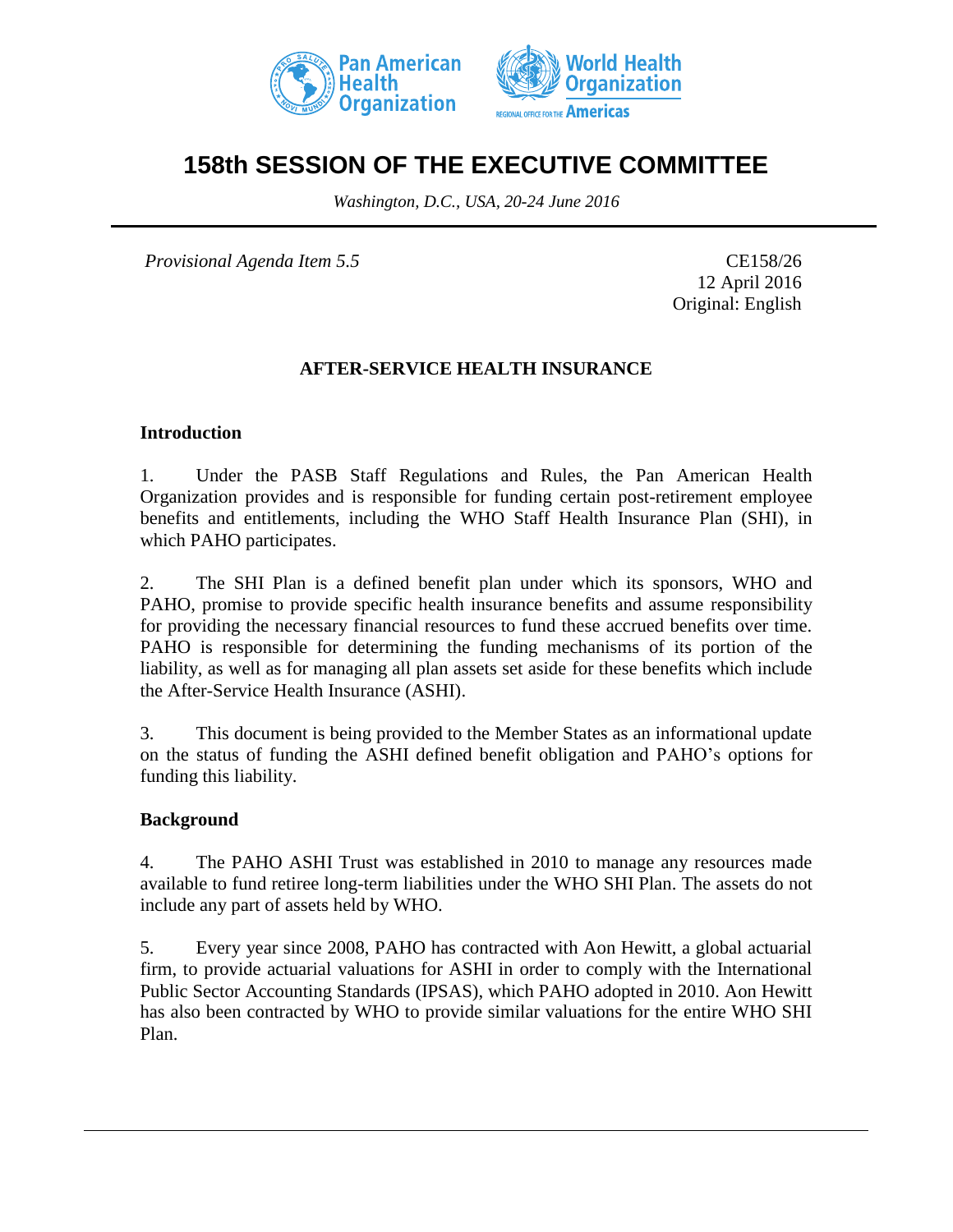## **Analysis**

 $\overline{a}$ 

6. The most recent actuarial study determined that the PAHO ASHI defined benefit obligation (DBO) totaled  $$300.2 \text{ million}^1$  as of 31 December 2015. As of 31 December 2015, the ASHI Trust assets totaled \$48.8 million. After other adjustments, the net unfunded liability totals \$220.6 million. This amount represents an estimate of the additional funding required by PAHO in order to meet the future cost of providing health benefits to current retirees and active staff eligible to retire from PAHO with these benefits over time.

7. PAHO assesses a 4% surcharge on payroll (increased to 8% during 2015 only) to provide funding towards this liability, which totals approximately \$3.2 million per year. A one-time transfer of \$8.0 million was made to the PAHO ASHI Trust in January 2016 with funds from the accumulated surplus of health insurance contributions of active staff, which increased the ASHI Trust assets to \$56.8 million and reduced the net unfunded liability to \$212.6 million. Net investment revenue in 2015 was \$1.0 million on the PAHO ASHI Trust.

8. PAHO must consider a plan to fund the liability within a determined period of time. The PAHO actuary has provided projections and recommendations to meet this objective based upon a strategy developed by PAHO and WHO that anticipates combining the liabilities and assets of the WHO and PAHO's ASHI Trust to achieve efficiencies in meeting funding objectives. It is expected that the funding strategy under study will enable PAHO to achieve full funding of its DBO liability jointly with WHO. PAHO and WHO annually review progress toward this goal, taking into account actuarial assumptions about the future evolution of market rates of return and health care cost trends.

9. Therefore, the strategy to address the funding obligations for after-service health insurance includes the following proposals:

- a) PAHO and WHO are developing a plan, to be reviewed by the SHI governing body, the Global Oversight Committee, to combine the liabilities and assets of the WHO SHI and the PAHO ASHI Trust to achieve efficiencies both in funding and in the annual actuarial valuations.
- b) PAHO is advancing the administrative arrangements required to implement this plan. Measures to achieve implementation include: revising the inter-organization agreement with WHO concerning ASHI liabilities; and revising the Staff Health Insurance Rules to reflect the arrangements proposed above and other changes as may be needed in order to clarify the financing strategy for the PAHO DBO within the larger WHO Staff Health Insurance Fund.

Unless otherwise indicated, all monetary figures in this report are expressed in United States dollars.